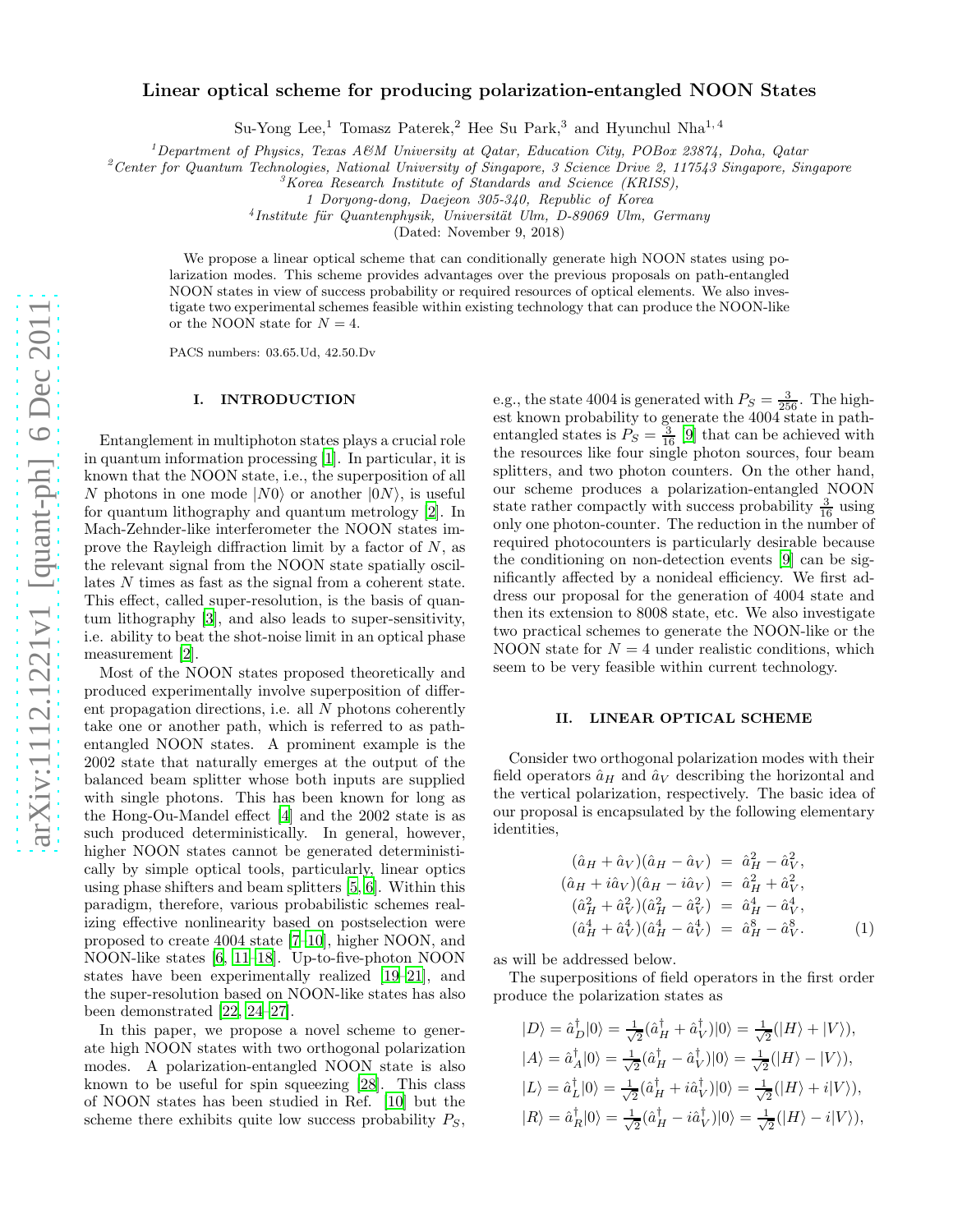

<span id="page-1-0"></span>FIG. 1: Polarization analog of the Hong-Ou-Mandel (HOM) effect [\[4](#page-3-3)]. In the original HOM interferometer, the 2002 pathentangled state is produced at the output of the balanced beam splitter whose both input ports are supplied with single photons. Here two photons in orthogonal polarization modes are injected into two input ports of a polarizing beam splitter that transmits one polarization and reflects the other. If the input photons are (a) linearly polarized along  $+45^{\circ}$  ( $|D\rangle$ ) and  $-45^\circ$  (|A)), or (b) left-circularly (|L)) and right-circularly  $(|R\rangle)$  polarized, the resulting state is a 2002 state in the horizontal/vertical basis.

where  $|D\rangle$  ( $|A\rangle$ ) denotes linearly polarized state at 45  $(-45)$  degree, and  $|L\rangle$  ( $|R\rangle$ ) the left (right)-handed circularly polarized state.

On the other hand, the superpositions of the field operators in the second order like the ones in Eq. [\(1\)](#page-0-0) can be implemented using polarizing beam splitters (PBSs). PBS is a device that transmits one polarization light and reflects the other polarization orthogonal to the transmitted one. For example, the state  $\hat{a}^{\dagger}_{D}\hat{a}^{\dagger}_{A}|0\rangle = \frac{1}{2}(\hat{a}^{\dagger 2}_{H} - \hat{a}^{\dagger 2}_{V})|0\rangle$ emerges at the output of the PBS that transmits  $|D\rangle$ and reflects  $|A\rangle$  as shown in Fig. [1.](#page-1-0) Similarly, the state  $\hat{a}_L^{\dagger} \hat{a}_R^{\dagger} |0\rangle = \frac{1}{2} (\hat{a}_H^{\dagger 2} + \hat{a}_V^{\dagger 2}) |0\rangle$  is obtained via the PBS that transmits  $|L\rangle$  and reflects  $|R\rangle$ . Note that both of these polarization 2002 states are produced deterministically in analogy to the Hong-Ou-Mandel effect.

One may consider an extension of the device described above that could produce a 4004 state deterministically similar to the case of 2002 state. Based on the above-mentioned method, one can separately prepare two 2002 states  $|\Psi\rangle_a = \hat{a}^{\dagger}_D \hat{a}^{\dagger}_A |0\rangle = \frac{1}{2} \left( \hat{a}^{\dagger 2}_H - \hat{a}^{\dagger 2}_V \right) |0\rangle$  and  $|\Psi\rangle_b = \hat{b}^{\dagger}_L \hat{b}^{\dagger}_R |0\rangle = \frac{1}{2} (\hat{b}^{\dagger 2}_D + \hat{b}^{\dagger 2}_A) |0\rangle = \frac{1}{2} (\hat{b}^{\dagger 2}_H + \hat{b}^{\dagger 2}_V) |0\rangle$ . Now one may inject these two states  $|\bar{\Psi}\rangle_a$  and  $|\Psi\rangle_b$  as inputs to a PBS in order to deterministically produce the 4004 state at the output, which can be proven impossible within the regime of linear passive transformations from input to output modes [\[6](#page-3-5)]. Thus, let us consider a scheme where a 4004 state can be conditionally generated using linear optics. We describe the input modes of the beam splitter by operators  $\hat{a}$  and  $\hat{b}$ . These input ports are supplied with two pairs of 2002 states obtained as before, namely the input state is  $\hat{a}^{\dagger}_D \hat{a}^{\dagger}_A \hat{b}^{\dagger}_L \hat{b}^{\dagger}_R |0\rangle =$ 

 $\frac{1}{4}(\hat{a}_H^{\dagger 2} - \hat{a}_V^{\dagger 2})(\hat{b}_H^{\dagger 2} + \hat{b}_V^{\dagger 2})|0\rangle$ . The beam splitter transforms the initial modes as  $\hat{a} \to t\hat{a} + r\hat{b}$  and  $\hat{b} \to t\hat{b} - r\hat{a}$ , where t and r denote transmissivity and reflectivity, respectively, of the beam splitter. This transformation yields the state  $(t\hat{a}^{\dagger}_{D}+r\hat{b}^{\dagger}_{D})(t\hat{a}^{\dagger}_{A}+r\hat{b}^{\dagger}_{A})(t\hat{b}^{\dagger}_{L}-r\hat{a}^{\dagger}_{L})(t\hat{b}^{\dagger}_{R}-r\hat{a}^{\dagger}_{R})|0\rangle$ . Under the non-detection event in the output mode  $\hat{b}$ , the state of the other output mode becomes

$$
t^{2}r^{2}\hat{a}_{D}^{\dagger}\hat{a}_{A}^{\dagger}\hat{a}_{L}^{\dagger}\hat{a}_{R}^{\dagger}|0\rangle = \frac{t^{2}r^{2}}{4}(\hat{a}_{H}^{14} - \hat{a}_{V}^{14})|0\rangle, \qquad (2)
$$

$$
= \sqrt{3}t^{2}r^{2}\frac{(|4\rangle_{H}|0\rangle_{V} - |0\rangle_{H}|4\rangle_{V})}{\sqrt{2}}.
$$

This is the very 4004 state with the unnormalized weight representing the success probability for its generation,  $P_{4004} = 3t^4r^4$ . This probability is optimized by a balanced beam splitter  $t^2 = r^2 = \frac{1}{2}$ , for which we obtain  $P_{4004} = \frac{3}{16}$ . Using single photon sources, linear optics, and photon counters, previous schemes have shown the success probability of  $\frac{3}{64}$  [\[7\]](#page-3-6),  $\frac{1}{6}$  [\[8](#page-3-16)], and  $\frac{3}{16}$  [\[9\]](#page-3-15). In par-ticular, compared with the Fiurášek's protocol [\[9](#page-3-15)], where four beam splitters and two photon counters are required, our scheme rather compactly employs two PBS, one unpolarized BS, and only one photon counter.

As indicated in Eq. [\(1\)](#page-0-0), a similar method can be used to generate higher NOON states. For example, consider two identical setups each of which generates the 4004 state in one of its output modes. Each setup now succeeds with probability  $P_{4004} = \frac{3}{16}$ , and one of these two identical states  $\frac{1}{\sqrt{2}}$  $\frac{1}{2}(|40\rangle - |04\rangle)$  can be transformed into another state  $\frac{1}{\sqrt{2}}$  $\frac{1}{2}(|40\rangle + |04\rangle)$  by putting a  $\frac{\lambda}{8}$ -wave plate in the optical path. This wave-plate can be achieved by a combination of standard quarter-wave and half-wave plates or with the help of birefringent photonic crystal. Injecting states  $\frac{1}{\sqrt{2}}$  $\frac{1}{2}(|40\rangle \pm |04\rangle)$  into different input ports of the balanced beam splitter generates the 8008 state with success probability  $P_{8008} \approx 0.005$ . Finally, note that the NOON states with  $N \leq 7$  photons can be obtained by photon subtraction operations performed on the 8008 state. Specifically, when a coherent operation of photon subtraction  $\hat{a}_H + \hat{a}_V$  [\[29\]](#page-4-1) is applied to a N00N state  $|N, 0\rangle + |0, N\rangle$ , the output state becomes  $|N - 1, 0\rangle + |0, N - 1\rangle$ . In the case that two polarization modes  $H$  and  $V$  take the same path in the ouput, the operation  $\hat{a}_H + \hat{a}_V$  is simply the photon subtraction for a single mode linearly polarized along +45◦ . As an illustration, we plot in Fig.2 the fidelity of output state by applying the photon-subtraction operation  $\hat{a}_1 + \hat{a}_2$  to an ideal  $|N, 0\rangle + |0, N\rangle$  using an on-off photodetector with efficiency  $\eta$ . We see that the high fidelity is maintained even with a very low efficiency  $\eta$ , which implies that the only practical key issue is the generation of the initial NOON state with high fidelity.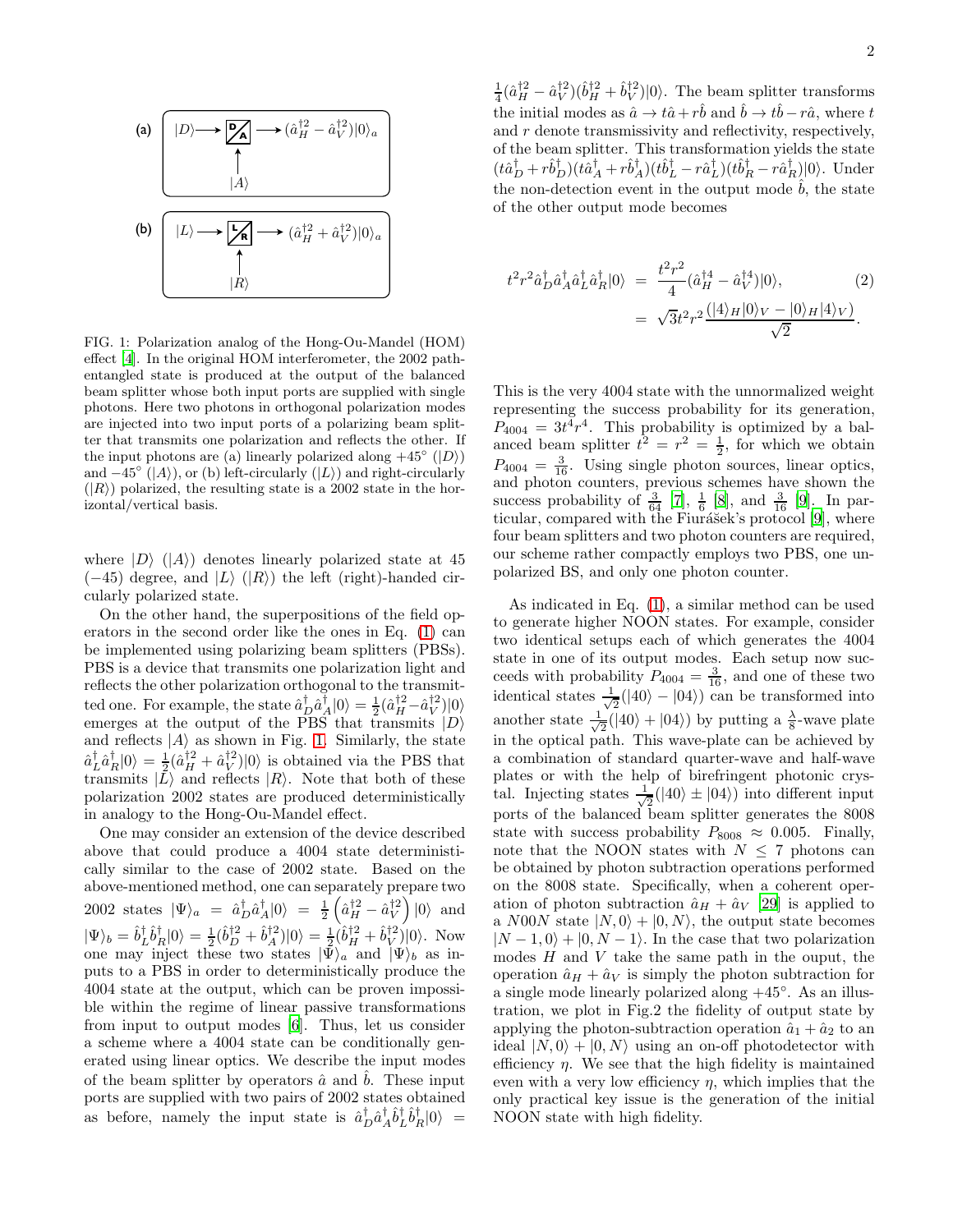

FIG. 2: The fidelity of the output state by applying the photon-subtraction operation  $\hat{a}_1+\hat{a}_2$  to an ideal  $|N, 0\rangle + |0, N\rangle$ using an on-off photodetector with efficiency  $\eta$ . We used the value of 0.99 as the beam-splitter transmittance to implement the coherent photon subtraction  $\hat{a}_1 + \hat{a}_2$ .

# III. REALISTIC SCHEMES

In this section we consider two practical schemes to produce the NOON or the NOON-like states under realistic experimental conditions. The first setup is depicted in Fig. [3,](#page-2-0) where the four photons are generated via spontaneous parametric down-conversions using two non-linear crystals. Let us consider the process in which the pump field produces a pair of photons with the same polarization, say  $|H\rangle$ . Four photons will be produced via two pair emissions, which can occur in three different ways: (i) Both pairs are generated in the first crystal, (ii) both pairs are generated in the second crystal, and (iii) one pair generated in each crystal. Since the production rate of two pairs in a single crystal is the same as that of two pairs in different crystals [\[24\]](#page-3-13), we consider an equal superposition of these three cases as an initial state. This lack of which-path information leads to a 4004-like state instead of the 4004 state, as will be shown below. We also note that the role of the two crystals can be replaced by a single crystal in a configuration of Walther et al. [\[22\]](#page-3-12)

In Fig. 3, two pairs of photons are emitted via spontaneous parametric down-conversion in crystals (1) and (2). Taking the initial polarization of the down-converted photons to be  $|H\rangle$ , we rotate it to  $|V\rangle$  using polarization rotators denoted by  $H \to V$  for all photons produced in the second crystal. Next, we superpose photons from both crystals on two PBSs that transmit polarization  $|H\rangle$ and reflect  $|V\rangle$ . Photons generated this way travel towards a balanced beam splitter via the upper path a and the lower path b. The polarization of the photons in mode a is additionally rotated as  $H \to D$  and  $V \to A$ , whereas those in mode b as  $H \to L$  and  $V \to R$ . After



<span id="page-2-0"></span>FIG. 3: A practical scheme to produce a NOON-like state for  $N = 4$ .

the final beam splitter, the output state is given by

$$
\frac{1}{16\sqrt{3}}[2(\hat{a}_{H}^{\dagger4} - \hat{a}_{V}^{\dagger4}) + 2(\hat{b}_{H}^{\dagger4} - \hat{b}_{V}^{\dagger4}) - 4(\hat{a}_{H}^{\dagger2}\hat{b}_{H}^{\dagger2} - \hat{a}_{V}^{\dagger2}\hat{b}_{V}^{\dagger2})
$$
  
+4*i*( $\hat{b}_{H}^{\dagger2} - \hat{a}_{H}^{\dagger2}$ )( $\hat{b}_{V}^{\dagger2} - \hat{a}_{V}^{\dagger2}$ )]|00\rangle<sub>ab</sub>, (3)

which, after post-selection of no photons in photodetector PD [\[23](#page-3-17)], becomes

$$
\frac{1}{16\sqrt{3}}[2(\hat{a}_H^{\dagger 4} - \hat{a}_V^{\dagger 4}) + 4i\hat{a}_H^{\dagger 2}\hat{a}_V^{\dagger 2}]|0\rangle_a.
$$
 (4)

This state is a superposition of the 4004 state and another state in which two photons are  $|H\rangle$  polarized and two photons  $|V\rangle$  polarized. The NOON-like state has been utilized to demonstrate super-sense interferometry beating the shot-noise limit [\[24](#page-3-13)], and for metrology purpose, further polarization rotator acting as  $H \to D$  is required together with photon number resolving detectors.

A perfect 4004 state can be obtained if in place of down-conversion crystals one uses heralded source of single-photons [\[30,](#page-4-2) [31](#page-4-3)]. We now consider another scheme to employ the heralded single photons and investigate the effect of nonideal photodetector on the quality of produced state. Specifically, we consider a realistic scheme with the use of on-off detector for the conditioning on non-detection events. The on-off detector can be described by a two component positive-operator valued measure (POVM) [\[32,](#page-4-4) [33\]](#page-4-5),  $\hat{\Pi}_0 = \sum_n (1 - \eta)^n |n\rangle\langle n|$  (no click), and  $\hat{\Pi}_1 = \hat{I} - \hat{\Pi}_0$  (click), where  $\eta$  is the detector efficiency. After the non-detection event at PD, we obtain the fidelity of the output state,  $F = \langle 4004|\rho_{out}|4004 \rangle =$  $\frac{3}{(2-\eta)^2(4-4\eta+3\eta^2)}$ , compared with the ideal 4004 state. Using this practical state, we also consider the phase sensitivity  $\Delta\varphi$  in a Mach-Zehnder interferometer by parity measurement [\[34–](#page-4-6)[38\]](#page-4-7), which is given by

$$
\Delta \varphi = \frac{1}{4} \frac{\sqrt{1/F^2 - [(1 - \eta)^4 - \cos(4\varphi)]^2}}{\sin(4\varphi)}
$$
  
 
$$
\geq \frac{1}{4} \sqrt{1/F^2 - (1 - \eta)^8}.
$$
 (5)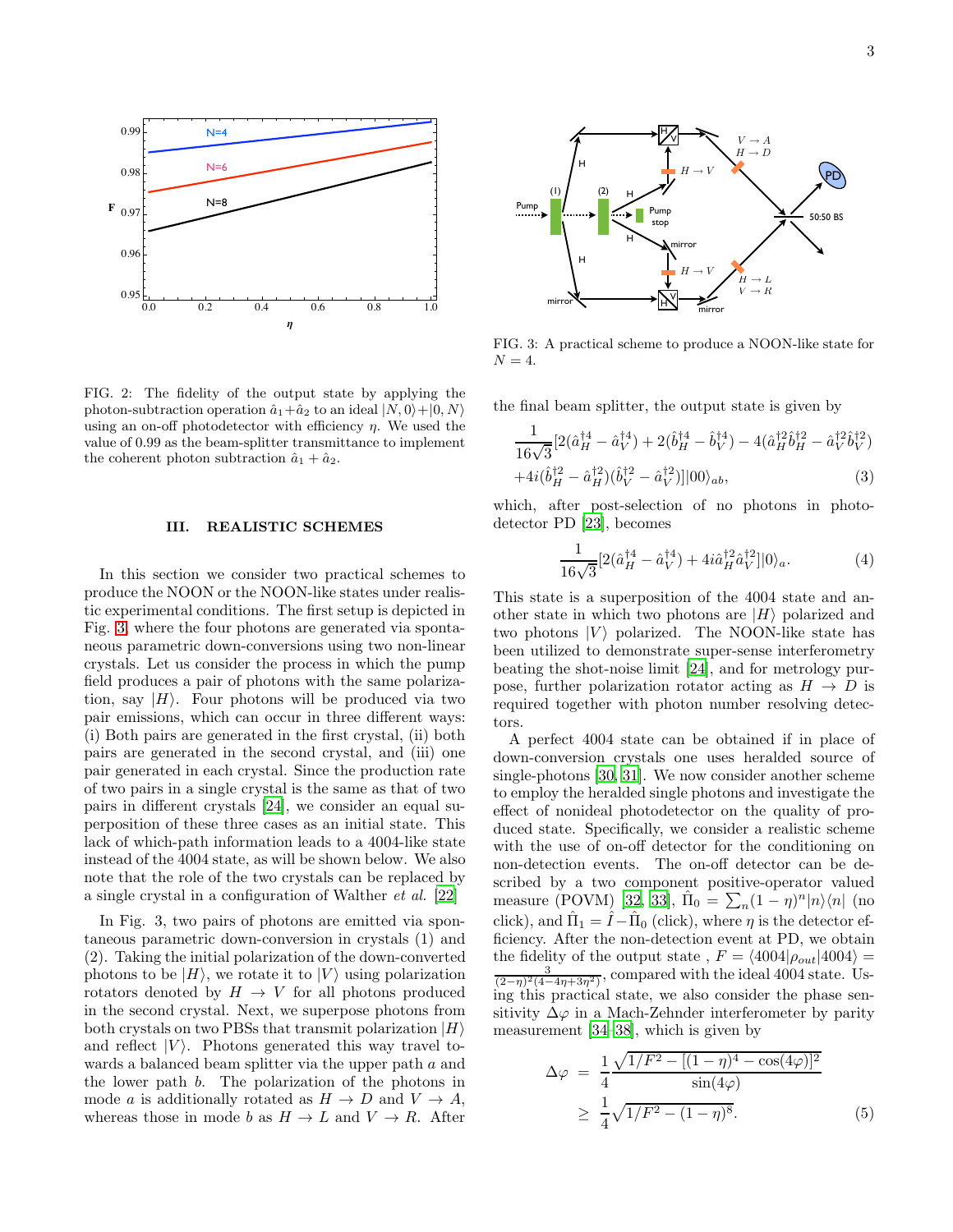

FIG. 4: Phase sensitivity (blue) in the Mach-Zehnder interferometer and fidelity (red) for the practically produced 4004 state as a function of detection efficiency  $\eta$ . Black-dotted line is the shot-noise limit  $1/2$  for the case of  $N = 4$ .

To overcome the shot-noise limit 1/2 for the case of average photon number 4, the detection efficiency should be larger than 0.519, as shown in Fig. 4. It can be achieved with the current technology, as the on-off detection efficiency has attained up to 66% [\[39\]](#page-4-8). In this regime, we also obtain the fidelity over 0.5. In other words, the fidelity above 50% is sufficient for the usefulness in the

- <span id="page-3-0"></span>[1] R. Horodecki, P. Horodecki, M. Horodecki, and K. Horodecki, Rev. Mod. Phys. 81, 865 (2009).
- <span id="page-3-1"></span>[2] J.P. Dowling, Contemp. Phys. 49, 125 (2008).
- <span id="page-3-2"></span>[3] A.N. Boto, P. Kok, D.S. Abrams, S.L. Braunstein, C.P. Williams, and J.P. Dowling, Phys. Rev. Lett. 85, 2733  $(2000).$
- <span id="page-3-3"></span>[4] C.K. Hong, Z.Y. Ou, and L. Mandel, Phys. Rev. Lett. 59, 2044 (1987).
- <span id="page-3-4"></span>[5] P. Kok, W. J. Munro, K. Nemoto, T. C. Ralph, J.P. Dowling, and G. J. Milburn, Rev. Mod. Phys. 79, 135 (2007).
- <span id="page-3-5"></span>[6] N.M. VanMeter, P. Lougovski, D.B. Uskov, K. Kieling, J. Eisert, and J.P. Dowling, Phys. Rev. A 76, 063808 (2007).
- <span id="page-3-6"></span>[7] H. Lee, P. Kok, N.J. Cerf, and J.P. Dowling, Phys. Rev. A 65, 030101 (R) (2002).
- <span id="page-3-16"></span>[8] X.B. Zou, K. Pahlke, and W. Mathis, ArXiv: 0110149 (2001).
- <span id="page-3-15"></span>[9] J. Fiurášek, Phys. Rev. A  $65$ , 053818 (2002).
- <span id="page-3-7"></span>[10] H.F. Hofmann, Phys. Rev. A **70**, 023812 (2004).
- <span id="page-3-8"></span>[11] P. Kok, H. Lee, and J.P. Dowling, Phys. Rev. A 65, 052104 (2002).
- [12] G.J. Pryde, and A.G. White, Phys. Rev. A 68, 052315 (2003).
- [13] F.W. Sun, Z.Y. Ou, and G.C. Guo, Phys. Rev. A 73, 023808 (2006).
- [14] K.T. Kapale, and J.P. Dowling, Phys. Rev. Lett. 99, 053602 (2007).
- [15] H. Cable, and J.P. Dowling, Phys. Rev. Lett. 99, 163604 (2007).
- [16] A.E.B. Nielsen, and K. Mølmer Phys. Rev. A 75, 063803 (2007).

phase sensitivity.

### IV. CONCLUSION

In this paper, we have proposed a linear optical scheme that can conditionally generate a polarization-entangled NOON state with the highest known success probability. This scheme is rather compact compared with the previous proposals, particularly with the use of only one photo-detector for a conditional implementation. The scheme can be extended to higher NOON states and we have also investigated two practical schemes that can generate the NOON-like or the NOON-state for  $N = 4$ under realistic conditions.

### Acknowledgments

This work is supported by the NPRP 08-043-1-011 from Qatar National Research Fund. TP acknowledges financial support by the National Research Foundation and the Ministry of Education in Singapore, and HN the support by the Alexander von Humboldt Foundation.

- [17] H.F. Hofmann, and T. Ono, Phys. Rev. A 76, 031806 (R) (2007).
- <span id="page-3-9"></span>[18] K.T. McCusker, and P.G. Kwiat, Phys. Rev. Lett. 103, 163602 (2009).
- <span id="page-3-10"></span>[19] M.W. Mitchell, J.S. Lundeen, and A.M. Steinberg, Nature (London)429, 161 (2004).
- [20] H. Kim, H.S. Park, and S.K. Choi, Opt. Express 17, 19720 (2009).
- <span id="page-3-11"></span>[21] I. Afek, O. Ambar, Y. Silberberg, Science 328, 879 (2010).
- <span id="page-3-12"></span>[22] P. Walther, J.W. Pan, M. Aspelmeyer, R. Ursin, S. Gasparoni, and A. Zeilinger, Nature (London) 429, 158  $(2004)$ .
- <span id="page-3-17"></span>[23] We envision here the implementation of our proposed scheme in a pulsed regime. Namely, a strong pulse to pump the nonlinear crystals is generated at specified times in repetition, then the experimenter can know in advance when the output signal would arrive at the photodetector, together with the information on the optical path of the whole experimental setting. One may use the output state for a further processing like phasemeasurement only if the detector does not click at the times of expected signal.
- <span id="page-3-13"></span>[24] T. Nagata, R. Okamoto, J.L. O'Brien, K. Sasaki, and S. Takeuchi, Science 316, 726 (2007).
- [25] F.W. Sun, B.H. Liu, Y.F. Huang, Z.Y. Ou, and G.C. Guo, Phys. Rev. A 74, 033812 (2006).
- [26] K.J. Resch, K.L. Pregnell, R. Prevedel, A. Gilchrist, G.J. Pryde, J.L. O'Brien, and A.G. White, Phys. Rev. Lett. 98, 223601 (2007).
- <span id="page-3-14"></span>[27] B.H. Liu, F.W. Sun, Y.X. Gong, Y.F. Huang, Z.Y. Ou, and G.C. Guo, Phys. Rev. A 77, 023815 (2008).